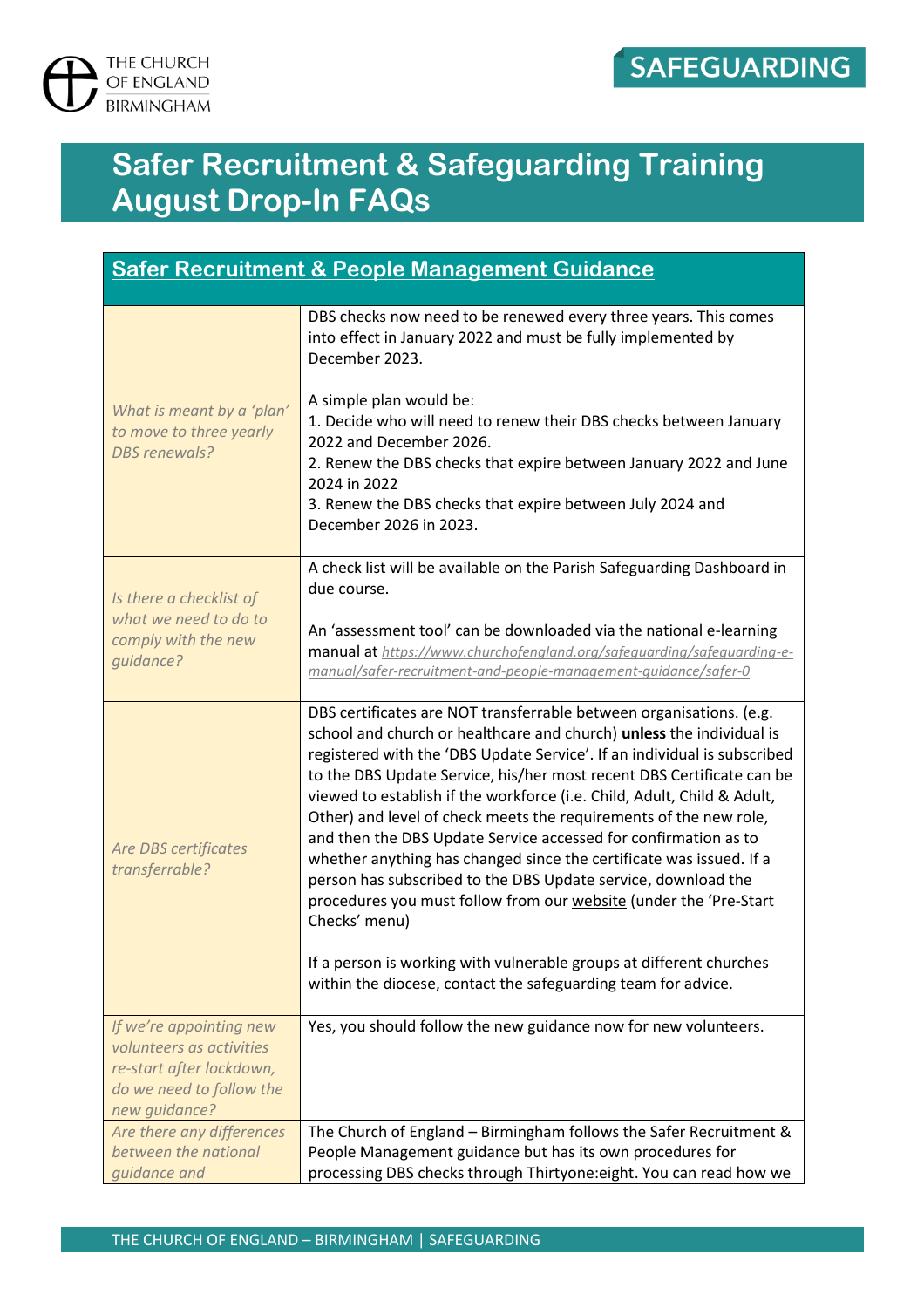

| THE CHURCH<br>OF ENGLAND<br><b>BIRMINGHAM</b>                                                                                                  |                                                                                                                                                                                                                                                                                                                                                                                                        | <b>SAFEGUARD</b>                                                                                                                                                                                                                                                                                                                                                                                                                                                                                                       |
|------------------------------------------------------------------------------------------------------------------------------------------------|--------------------------------------------------------------------------------------------------------------------------------------------------------------------------------------------------------------------------------------------------------------------------------------------------------------------------------------------------------------------------------------------------------|------------------------------------------------------------------------------------------------------------------------------------------------------------------------------------------------------------------------------------------------------------------------------------------------------------------------------------------------------------------------------------------------------------------------------------------------------------------------------------------------------------------------|
| Birmingham's<br>procedures?                                                                                                                    | recruitment induction here                                                                                                                                                                                                                                                                                                                                                                             | implement the national guidance and process DBS checks in our safer                                                                                                                                                                                                                                                                                                                                                                                                                                                    |
| <b>Our volunteers at Messy</b><br>Church are not eligible for<br>a DBS check, do we still<br>need to follow the safer<br>recruitment guidance? | check.<br>a requirement that this guidance is followed.                                                                                                                                                                                                                                                                                                                                                | Yes. The guidance is for anyone who has substantial contact (that is,<br>more contact than a shop-keeper would have) with children, young<br>people, and vulnerable adults - even if they are not eligible for a DBS<br>However, if a helper at Messy Church has no contact with children<br>(e.g. they prepare food in the kitchen away from the children) it is not                                                                                                                                                  |
| Do our foodbank<br>volunteers need to be<br>safely recruited?                                                                                  | Some foodbank volunteers will either have no contact with<br>have. These volunteers do not need to be safely recruited.                                                                                                                                                                                                                                                                                | vulnerable people or no more contact than a shop-keeper would<br>If foodbank volunteers have substantial contact (that is more contact<br>than a shopkeeper would have) with vulnerable people they will need<br>to be safely recruited, even if their role is not eligible for a DBS check.                                                                                                                                                                                                                           |
| If a volunteer is not<br>eligible for a DBS check<br>which parts of the safer<br>recruitment process still<br>need to be followed?             | · Decide who will oversee process & record completion<br>• Role outline & person specification*<br>Prepare<br>• Advertise*<br>• Application form-include links to policies & Privacy Notice<br>• Shortlist/interview/assess suitability<br>Apply<br>• Proof of identity<br>• Two references<br>Pre-Start<br>Checks<br>• 1:1 Induction*<br>At Start of<br>• Review after a 'settling-in' period<br>Role | *include safeguarding<br>statement<br>*volunteer agreement/<br>paid worker contract<br>safeguarding reporting procedures<br>safeguarding training<br>ongoing support, accountability, oversight, learning & development, review,<br>record keeping                                                                                                                                                                                                                                                                     |
| Have any of the<br>templates changed?                                                                                                          | <b>Previous Form</b><br>Form 1 Role Outline<br>Form 4 Personal Details Form<br>Form 5 Reference Request<br>Form<br>Form 6 Confidential Self-<br><b>Declaration Form</b><br>Form 7 Interview or Discussion<br>Form<br>Form 8 Invitation to Applicants<br>template<br>Form 10 Volunteer Agreement                                                                                                        | Yes, the national guidance has a new range of template forms for<br>safer recruitment. These can be downloaded from our website<br>Replaced by<br>Volunteer Role Description template<br>Person Specification template<br>Application Form for Volunteers template<br>Reference Request Form for Volunteer<br>Positions<br>Church of England Confidential Declaration<br>Form<br><b>Example Interview Questions</b><br>Invitation to complete a DBS check<br>template<br>Appointment Letter for Volunteers<br>template |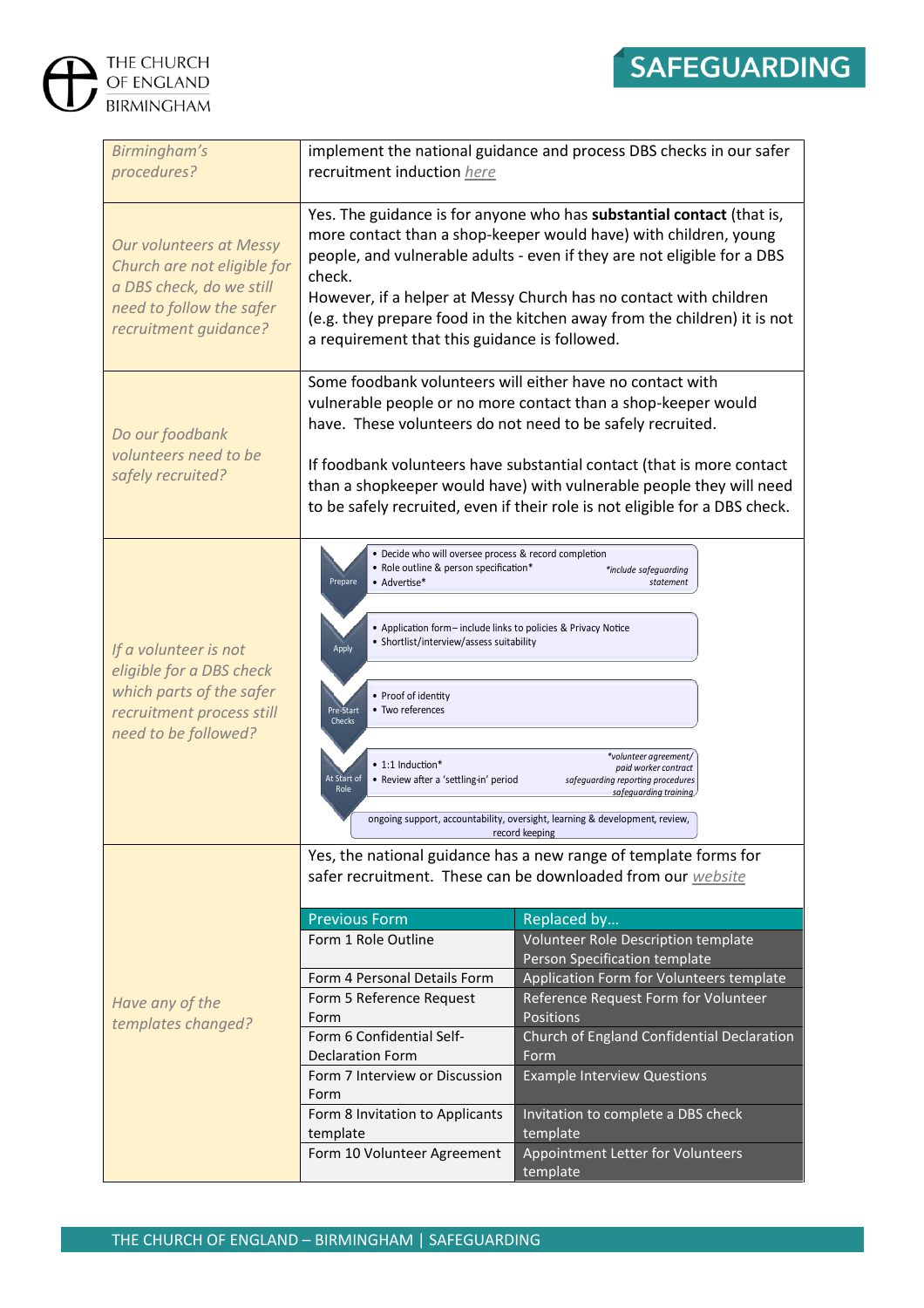



| <b>Safeguarding Learning &amp; Development Framework 2021</b>                                                 |                                                                                                                                                                                              |  |
|---------------------------------------------------------------------------------------------------------------|----------------------------------------------------------------------------------------------------------------------------------------------------------------------------------------------|--|
|                                                                                                               |                                                                                                                                                                                              |  |
| What training do PCC<br>members need to<br>complete?                                                          | <b>Basic Awareness</b><br>٠<br>Foundations<br>٠<br>Raising Awareness of Domestic Abuse                                                                                                       |  |
|                                                                                                               | These are online modules that can be completed at<br>https://safequardingtraining.cofeportal.org/                                                                                            |  |
|                                                                                                               | Face to Face sessions will be available through deaneries from<br>autumn 2021 for those who are unable to access the online courses -<br>see our <b>website</b> for dates and how to book    |  |
| Does every volunteer<br>need to complete basic<br>awareness training<br><b>before</b> starting their<br>role? | $No$ – but they must complete the course as soon as possible after<br>starting the role.                                                                                                     |  |
|                                                                                                               | The safeguarding training requirements for a person's role must be<br>discussed with them as part of their induction and the date by which<br>the training will be completed must be agreed. |  |
| Will there be face-to-face<br>sessions of the Raising<br><b>Awareness of Domestic</b><br>Abuse course?        | The Raising Awareness of Domestic Abuse online module will be<br>available from autumn 2021.<br>When we have a clearer picture of how many learners require a face-                          |  |
|                                                                                                               | to-face course, these will be arranged for 2022.<br>We've added the timings for the online modules to the information                                                                        |  |
| How long does it take to<br>complete the online<br>modules?                                                   | on our website                                                                                                                                                                               |  |
|                                                                                                               | <b>Basic Safeguarding Awareness</b><br>(approx 75 minutes)<br><b>Safeguarding Foundations</b><br>(approx 90 minutes)                                                                         |  |
|                                                                                                               | (approx 90-120 minutes)<br>Safer Recruitment & People<br>Management                                                                                                                          |  |
| What support is available<br>for learners who may<br>have experienced abuse                                   | When we are made aware that a learner has experienced abuse in the<br>past, a member of the safeguarding team will contact them to discuss<br>their individual needs.                        |  |
| in the past to help them<br>to complete the training?                                                         | Pastoral support is always available during Zoom and face-to-face<br>sessions.                                                                                                               |  |
| Are the training modules<br>on the Dashboard up to<br>date?                                                   | References to safeguarding training on the Parish Safeguarding<br>Dashboard will be updated in line with the national framework in<br>September 2021                                         |  |
| The Learning &<br><b>Development Framework</b>                                                                | A strategy for ensuring every volunteer has attended safeguarding<br>training will:                                                                                                          |  |